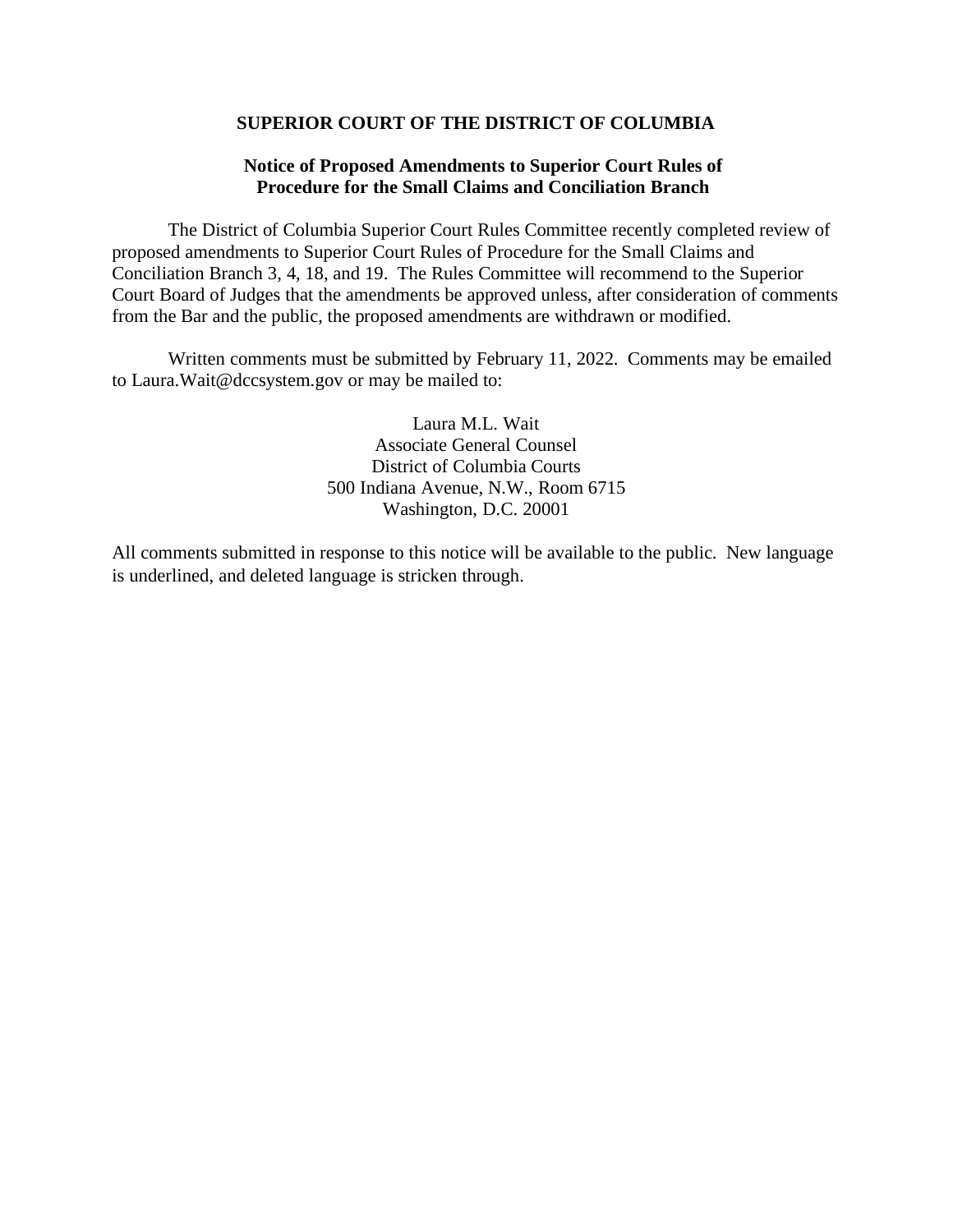### **Rule 3. Commencement of Actions**

(a) IN GENERAL.

 (1) *Filing the Statement of Claim*. Actions are commenced by filing a statement of claim, verification, and notice (together with an exact copy for each defendant), printed on plain white paper approximately 8 1/2 inches wide by 11 inches long.

 (2) *Form of Pleading; Requirements*. The pleading must be in a form prescribed by the court. The statement of claim must contain a simple but complete statement of the plaintiff's claim and be accompanied by a copy of any contract, promissory note, or other instrument on which the claim is based.

 (3) *Consumer Debt*. In an action initiated by a debt collector to collect a consumer debt as defined in D.C. Code § 28-3814, the statement of claim must include any information required by D.C. Code § 28-3814.

\*\*\*\*\*

# COMMENT TO 2022 AMENDMENTS

This rule has been amended to highlight the new pleading requirements included in emergency, temporary, and permanent legislation amending D.C. Code § 28-3814.

# COMMENT TO 2018 AMENDMENTS

 This rule has been amended consistent with the stylistic changes to the civil rules. Former section (b), which described the numbering and letter designation for cases, has been eliminated because it addressed internal administrative processes of the court.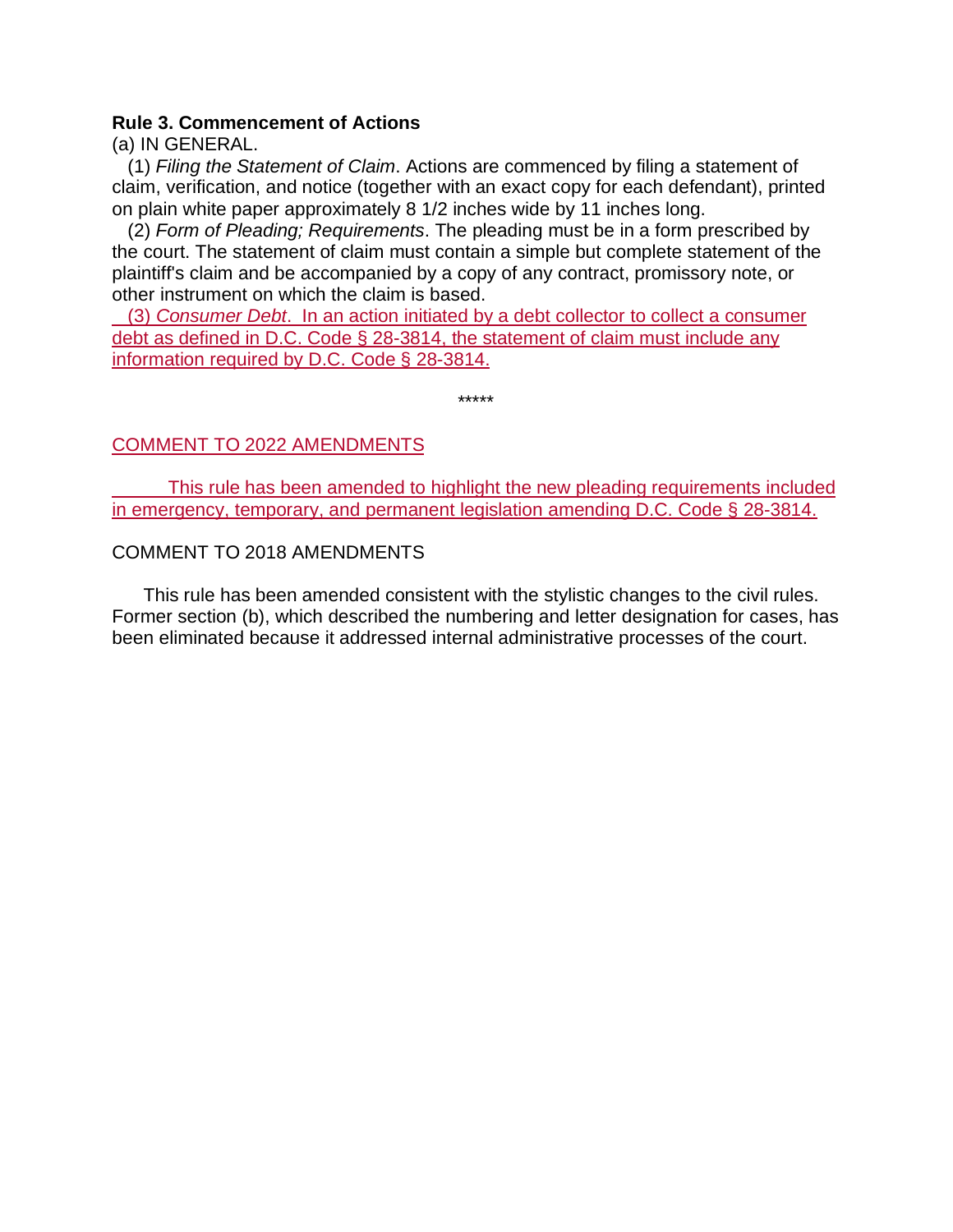(e) SERVING AN INDIVIDUAL WITHIN THE UNITED STATES.

 (1) *In General*. Unless applicable law provides otherwise, an individual—other than a minor or an incompetent person—may be served anywhere in the United States by:

\*\*\*\*\*

 (A1) following District of Columbia law, or the state law for serving process in an action brought in courts of general jurisdiction in the state where service is made; or

(B2) doing any of the following:

 (iA) delivering a copy of the materials required by Rule 4(a) to the individual personally;

 $(iiB)$  leaving a copy of the materials required by Rule  $4(a)$  at the individual's dwelling or usual place of abode with someone of suitable age and discretion who resides there; or

 $(iii)$  delivering a copy of the materials required by Rule  $4(a)$  to an agent authorized by appointment or by law to receive service of process.

(2) *Alternative Methods of Service*.

 (A) *In General*. If the court determines that, after diligent effort, a party has been unable to accomplish service by a method prescribed in Rule  $4(c)$  or  $(e)(1)$ , the court may permit an alternative method of service, by a person who meets the requirement of Rule 4(b), that the court determines is reasonably calculated to give actual notice of the action to the party to be served.

(B) *Examples*. Alternative methods of service include:

 (i) delivering a copy to the individual's employer by leaving it at the individual's place of employment with a clerk or other person in charge;

 (ii) transmitting a copy to the individual by electronic mail if the serving party: (a) shows that the party to be served used this method for successful

communication within the past 6 months; and

 (b) sends a copy, by first class mail, to the last-known business or residential address of the person to be served; or

(iii) any other manner that the court deems just and reasonable.

 (C) *Proof of Diligent Efforts*. The party seeking to use an alternative method of service must file a motion with an affidavit specifying the diligent efforts to serve by methods prescribed in Rule 4(c) or (e)(1).

 (D) *Proof of Service*. The court may specify how the party must prove that service was accomplished by the alternative method.

 (3) *Posting Order of Publication on the Court's Website.* In a case where the court has authorized service by publication, and on a finding that the plaintiff is unable to pay the cost of publishing without substantial financial hardship, the court may permit publication to be made by posting the order of publication on the court's website.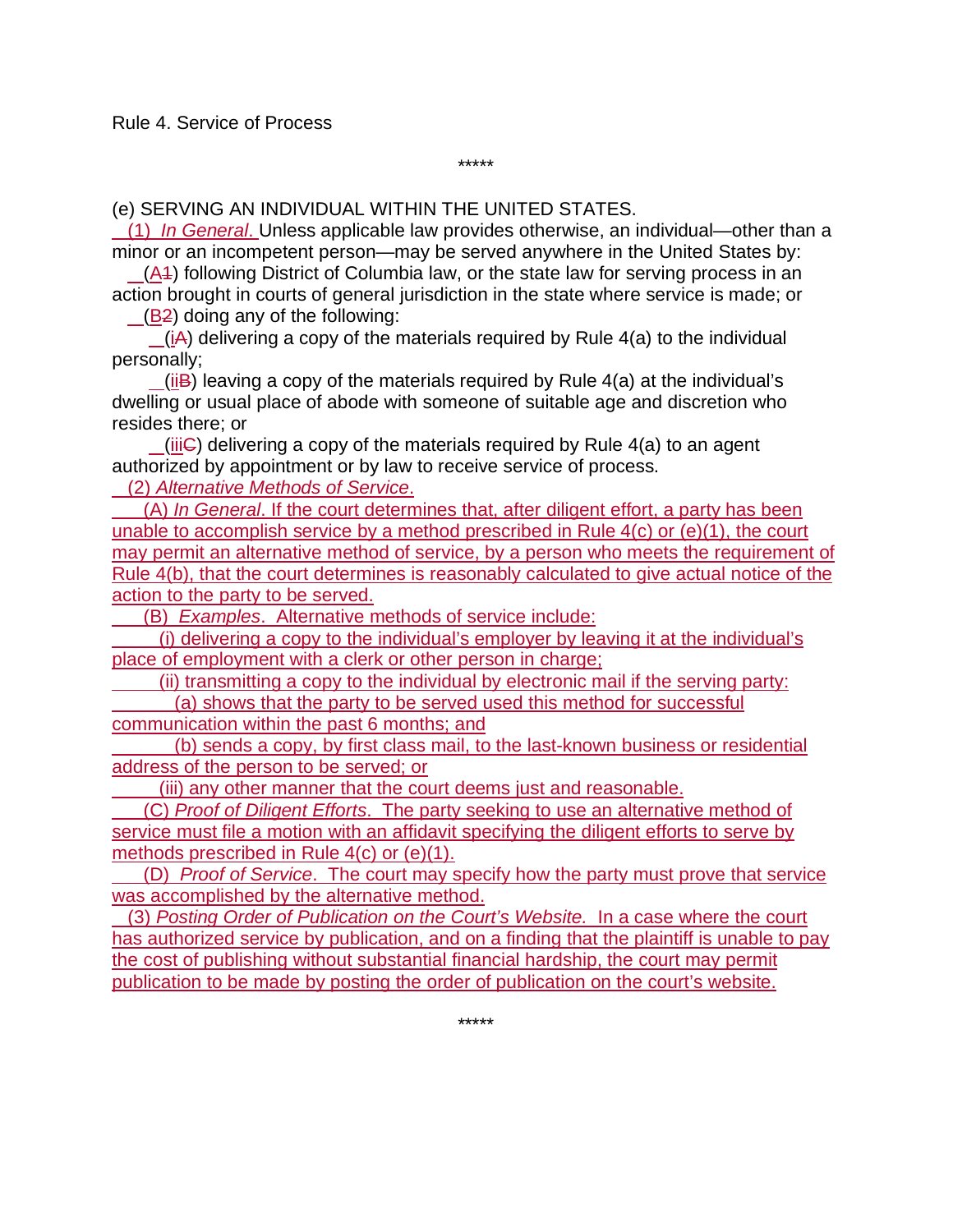### COMMENT TO 2022 AMENDMENTS

 New subsection (e)(2) permits the court to authorize an alternative means of service if the serving party is unable to accomplish service using a traditional method and if the alternative method is reasonably calculated to give actual notice to the party being served. Subsection (e)(3) permits the court to authorize posting on the court's website when a plaintiff is unable to pay the cost of publication.

### COMMENT TO 2019 AMENDMENTS

 Subsection (m)(1) was updated to include a reference to new Rule 19, which identifies debt collection and subrogation cases subject to the 90-day time limit for proof of service.

### COMMENT TO 2018 AMENDMENTS

 This rule has been amended consistent with the stylistic changes to the civil rules. The rule has also been reorganized to more closely mirror Civil Rule 4, including the addition of specific provisions for serving an individual within the United States; serving a minor or incompetent person within the United States; serving a corporation, partnership, or association within the United States; serving the District of Columbia, an agency or officer of the District of Columbia, or other government entities subject to suit; and serving required materials after the court grants a motion for extension of time to serve. Finally, the time limit for filing proof of service in collections cases has been reduced from 180 to 90 days.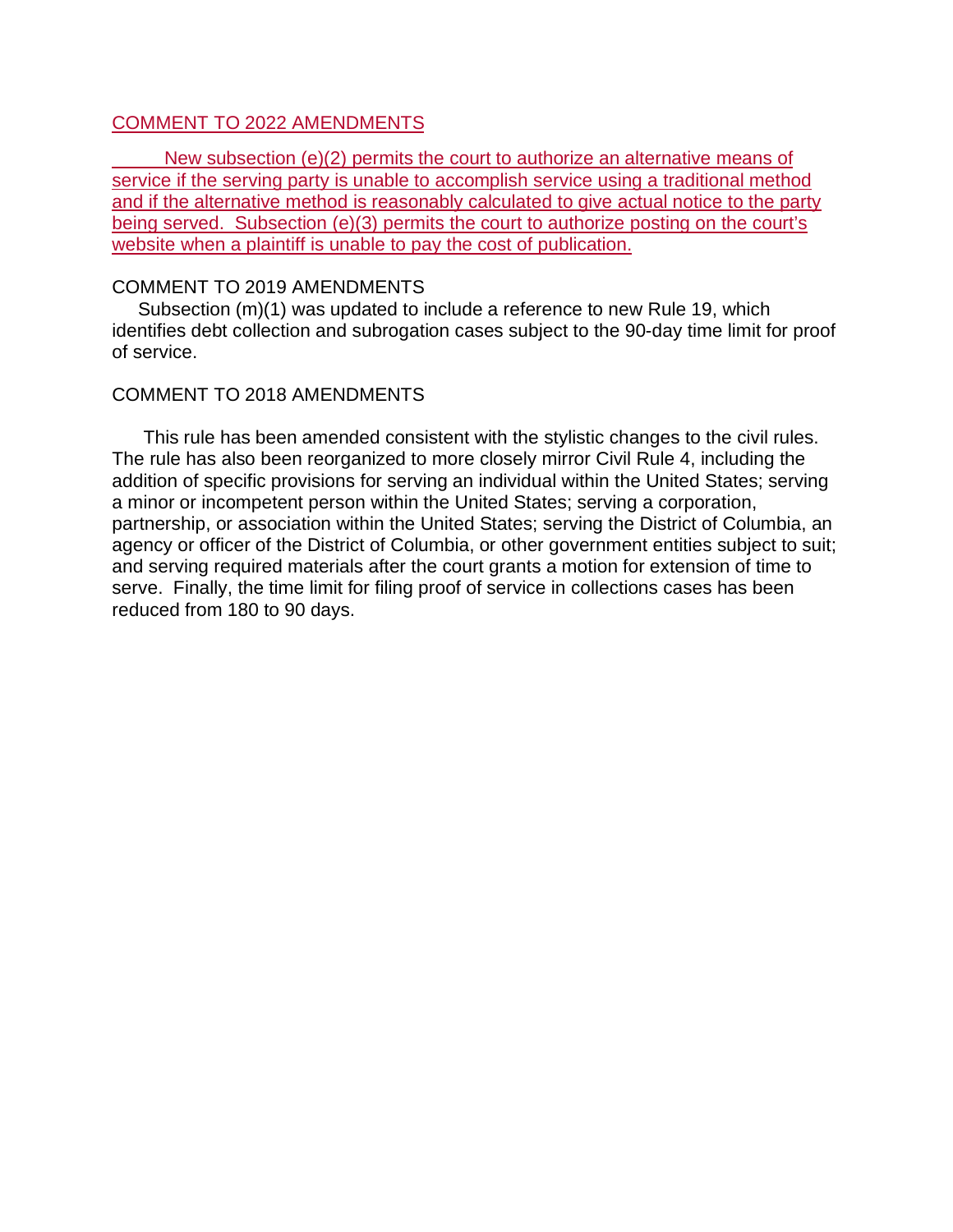## **Rule 18. Attorney's Fees**

(a) IN GENERAL. Attorney's fees are not awarded in an action in this branch unless the plaintiff's attorney:

 (1) provides to the court the instrument or agreement on which the claim for attorney's fees is based;

 (2) certifies in writing that the fee claimed is payable only and entirely to him or her; and

 (3) certifies in writing that he or she has no agreement with the plaintiff and will not enter one that will make any part of the attorney's fees payable to anyone other than the attorney; and

 (4) in an action initiated by a debt collector to collect a consumer debt as defined in D.C. Code § 28-3814, provides any information required by D.C. Code § 28-3814.

(b) LIMITATION ON ATTORNEY'S FEES. Attorney's fees awarded under this rule may not exceed:

 $(1)$  15 percent of the plaintiff's recovery unless the plaintiff establishes exceptional circumstances; or

 (2) in an action initiated by a debt collector to collect a consumer debt as defined in D.C. Code § 28-3814, any limit in D.C. Code § 28-3814.

# COMMENTS TO 2022 AMENDMENTS

The rule was amended to reflect the provisions concerning attorney's fees included in emergency, temporary, and permanent legislation amending D.C. Code § 28-3814.

# COMMENT TO 2018 AMENDMENTS

Formerly Rule 19, this rule has been renumbered as Rule 18. This rule has also been amended consistent with the stylistic changes to the civil rules.